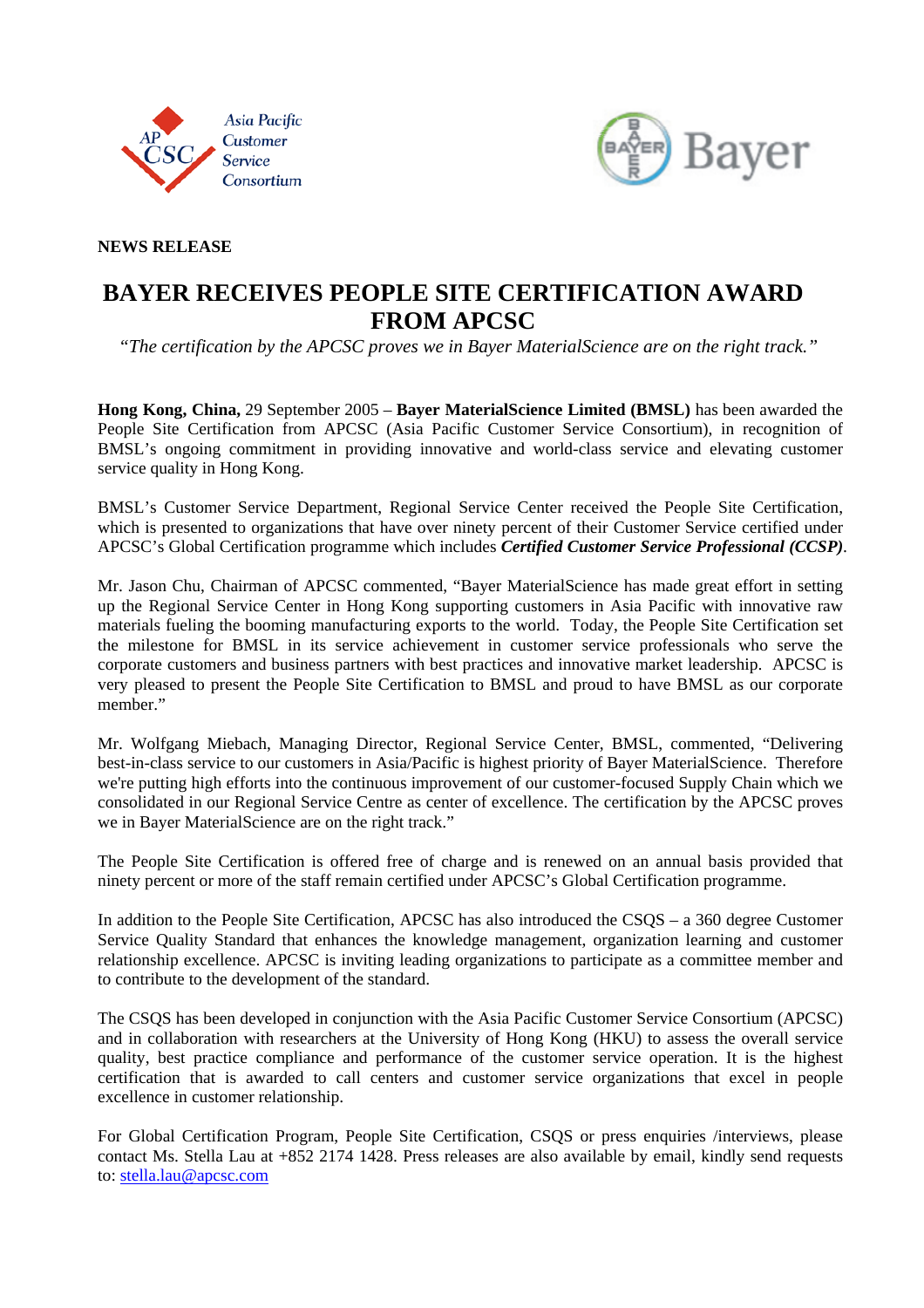#### **About Asia Pacific Customer Service Consortium (www.apcsc.com)**

APCSC is founded with the belief of that "*Excellent Customer Relationship is the only way to Sharpen your Competitive Edge!*" The goal of the Consortium is to promote service quality and customer relationship excellence in international cities across the Asia Pacific Region and to recognize and reward companies, business units, teams and individuals that have contributed to the success of both their customers and the organizations that they serve. APCSC jointly offers the most recognized global certifications for Call Centre, Help Desk and Customer Service Management with global education partners and international membership organizations to set worldwide standards.

### **About Bayer MaterialScience Limited (www.bayermaterialscience.com)**

Bayer is represented by some 350 companies employing 113,637 people on all continents (as of August 30, 2004). The cornerstones of its business activities are in Europe, North America and the Far East. With the growing internationalization of the company, the establishment of production centers in close proximity to customers has become a high priority.

Asia-Pacific, with its enormous growth potential, is one of Bayer's most important future markets. In 2004 Bayer's 13,849 employees in the region generated sales of EUR 4.9 billion - about 16 percent of the Group total. The company's goal is to increase the share of Asia-Pacific sales substantially over the medium term. Attesting to the increasing importance of Asia Pacific as a growth market for Bayer, the Group has invested some EUR 2.7 billion in capital expenditures and acquisitions as well as research and development in the region since 1990.

Bayer MaterialScience is a leading maker of innovative high-performance polymers used in countless areas of daily life. A symbol of high quality, strong brands, and sophisticated technologies, Bayer MaterialScience serves customers across a diverse range of industries including automotive, electronics, construction, IT, and sports and leisure.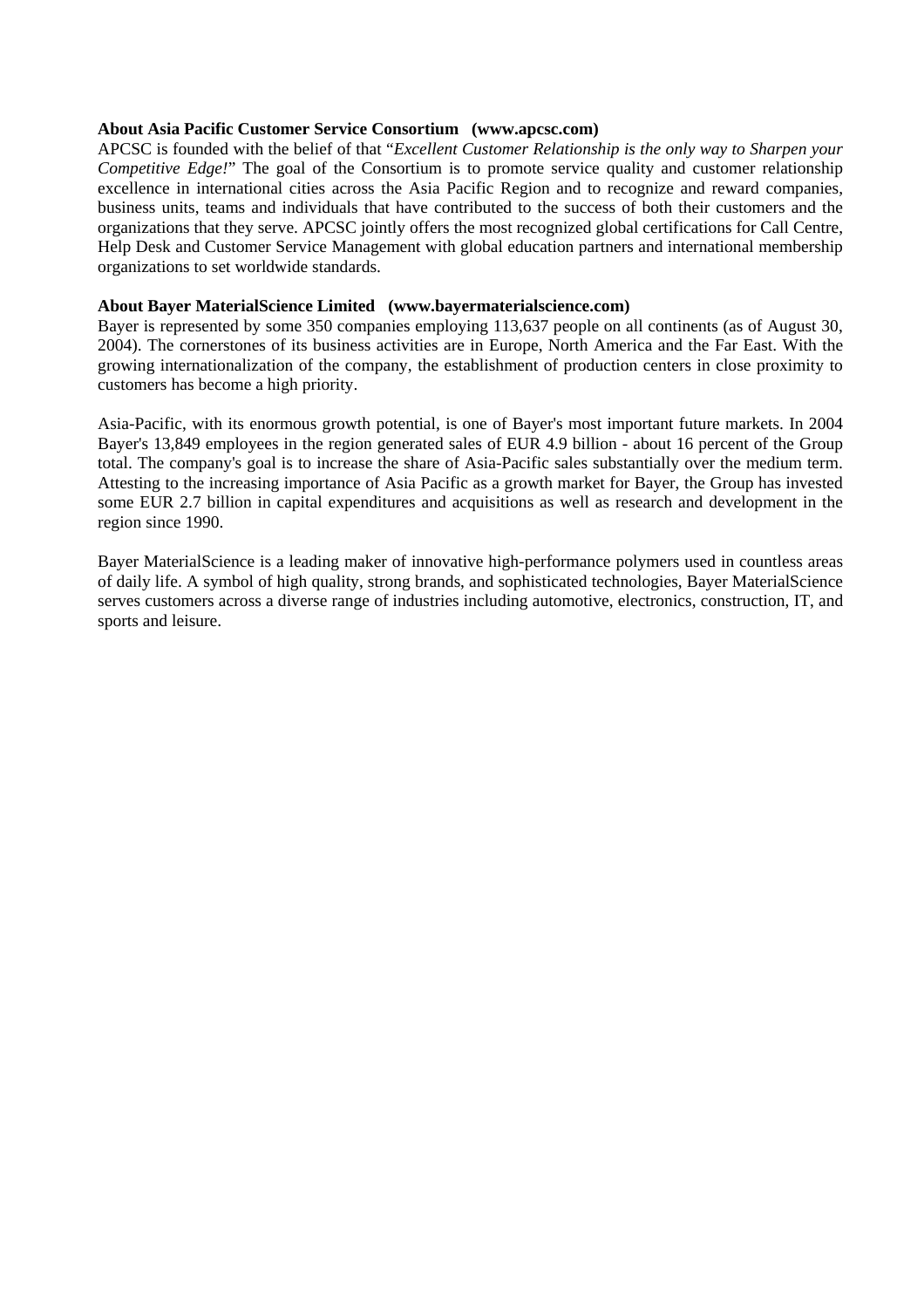



新聞稿

## 拜耳榮獲亞太顧客服務協會頒發的「優質客服專員中心證書」

「亞太顧客服務協會頒發給我們的證書,足以證明拜耳材料科技的方向正確。」

香港, 中國, 2005年9月29日 – 拜耳材料科技有限公司**(Bayer MaterialScience Limited)**榮獲亞太顧客 服務協會頒發的「優質客服專員中心證書」,以表揚拜耳不斷致力提供創新及世界級的顧客服務, 及其對提升亞太區內顧客服務質素所作出的貢獻。

拜耳獲頒發的優質客服專員中心證書,機構必須有九成以上的顧客服務的職員達到亞太顧客 服務協會全球性認可培訓證書課程的認証標準—客服中心資深專員證書 (CCCP)。

亞太顧客服務協會主席朱剛岑先生表示:「拜耳藉著創新的原材料燃料刺激該製造業之對外 出口,並致力在香港建立亞太區服務中心,以支援亞太區的業務發展。今天,優質客服專 員中心證書為拜耳的客戶服務專員之服務成就確立了一個里程碑,他們能以最佳守則和創新的 市場領導方案服務其公司客戶和生意合作夥伴。亞太顧客服務協會十分高興將優質客服專 員中心證書頒發給拜耳,並對拜耳能夠成為亞太服務協會的企業會員引以為傲。」

拜耳材料科技有限公司亞太區服務中心董事總經理苗伯樂先生表示︰「拜耳材料科技本著其業務宗 旨,為其亞太區客戶提供首屈一指的服務。因此,我們一直致力改善以客為本的供應鏈,並把其併 入我們的區域服務中心,作為我們的業務核心。而亞太顧客服務協會頒發給我們的證書,足以證明 拜耳材料科技的方向正確。」

優質客服專員中心證書是免費頒發,有效期為一年,每年更新一次。只要機構內的顧客服務和熱線 中心有九成以上客服中心職員能達到亞太顧客服務協會全球性認可培訓證書課程的認証標準均可獲 免費頒發。

除了優質客服專員中心證書, 亞太顧客服務協會亦推出了一個全面性的優質顧客服務標準 (CSQS),目的在於增強公司知識管理、組織學習與及顧客關係。亞太顧客服務協會誠意邀 請各領導機構參與,推動優質顧客服務標準的成功。

優質顧客服務標準身,和電港大學一班研究員的合作而制定,目的是評定整體 服務質素,最佳守則和顧客服務的表現。這是致力於優質顧客關係的客戶中心和顧客服務機構所獲 得的最高榮譽。

有關亞太顧客服務協會的全球認可培訓課程、優質客服專員中心證書、優質顧客服務標準(CSQS)和 新聞稿或訪問,請致電 +852 2174 1428 與劉運英小姐聯絡。亦可透過電郵至 stella.lau@apcsc.com索 取新聞稿。